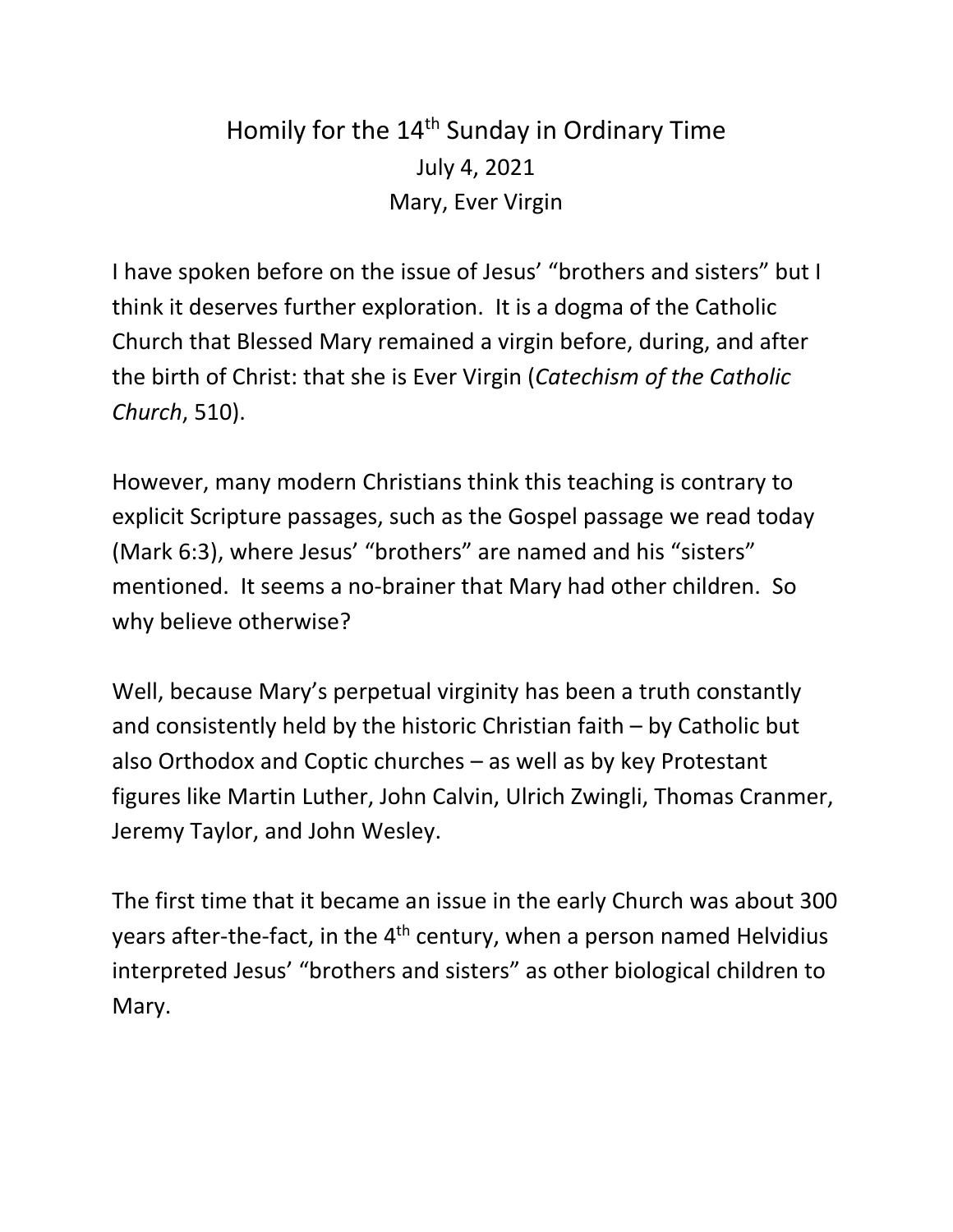The greatest biblical scholar of the day, St. Jerome, at first refused to even dignify Helvidius' claim with a response, calling it a *"novel, wicked, and a daring affront to the faith of the whole world."* Notice St. Jerome considered it both "novel" (i.e., unheard of) and an "affront" (i.e., an insult) to the universal faith. He did not consider it just a difference of opinion on an unresolved or unimportant matter.

His disciples eventually convinced St. Jerome to write a refutation which he entitled, "The Perpetual Virginity of Mary." In it he says that the 2<sup>nd</sup> century writers Ignatius, Polycarp, Justin Martyr, and Irenaeus all held the same view as him.

Mary's perpetual virginity is not contrary to Scripture properly understood. This is one of those situations where Scripture without Tradition does not give a clear picture.

In biblical Hebrew and Aramaic (the common language of Palestinian Jews in Jesus' day) there was no word for "cousin" or "stepbrother/step-sister." When such basic relational terms as "cousin" or "step-brother" do not exist in a language it is because what they *designated* was not considered important to that culture.

In ancient Israel, as still in much of the Middle East today, the nuclear family was not the norm. The extended family was. Kinsmen and even tribesmen were treated as part of "the family." In such a culture the terms "brother" and "sister" could refer to an immediate blood relation or more distant kin.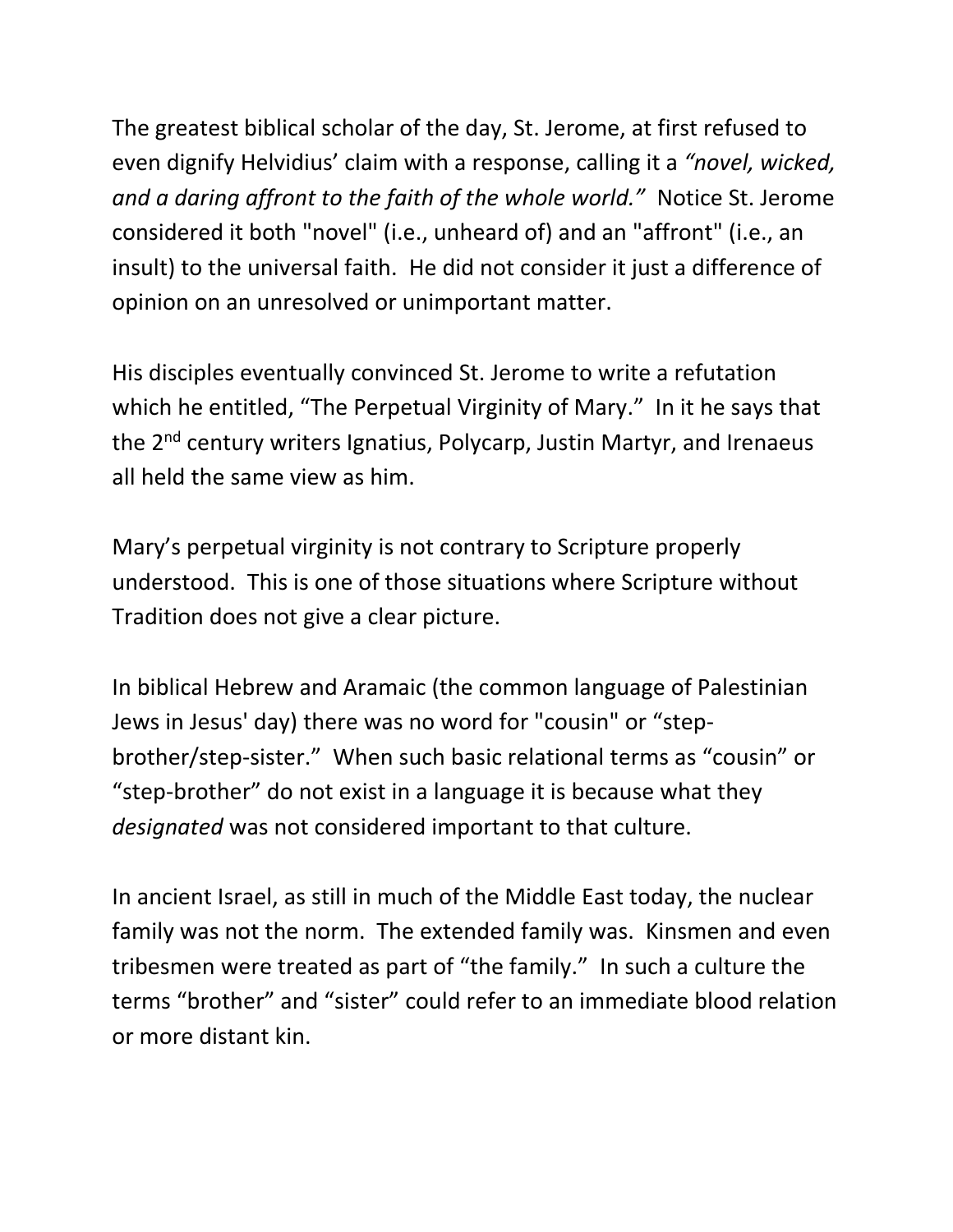For example, in Genesis, Lot is called Abram's "brother" but he was actually his nephew (Gen 14:12, 16). Laban called Jacob his "brother" (Gen 29:15) but Jacob was his nephew (Gen 29:10).

So, the "brothers and sisters" of Jesus mention in the Gospels could either be cousins of Jesus (as is commonly held in the Western Church) or children of Joseph by a previous marriage – step-siblings – Joseph then being a widower (as is commonly held in the Eastern Church).\* But both agree, they are not Mary's biological children.

In point of fact, two of the four "brothers" of Jesus named in Mark 6:3 (James & Joses) are possibly mentioned in Mark 15:40 as sons of another Mary, the wife of Clopas. And this Mary, the wife of Clopas, we are told in John 19:25, is Jesus' mother's sister. Blessed Mary's sister.

Now, I don't think this is a case of "Daryl and his other brother Daryl." Obviously the two Mary's are related but not biological sisters. And the same has always been held of Jesus' "brothers and sisters." Hints of this can be found in the Gospels:

In Luke's Gospel (2:41-51) we have a description of the episode of Joseph and Mary taking Jesus to the Temple when He was twelve yearsold. Everyone agrees that He was the first child of Mary, so if there were up to five or more siblings, why is there no hint of them at all in this account?

More significantly, when Jesus was dying on the cross in John 19:26-27 we hear Him committing His mother to the care of the apostle John.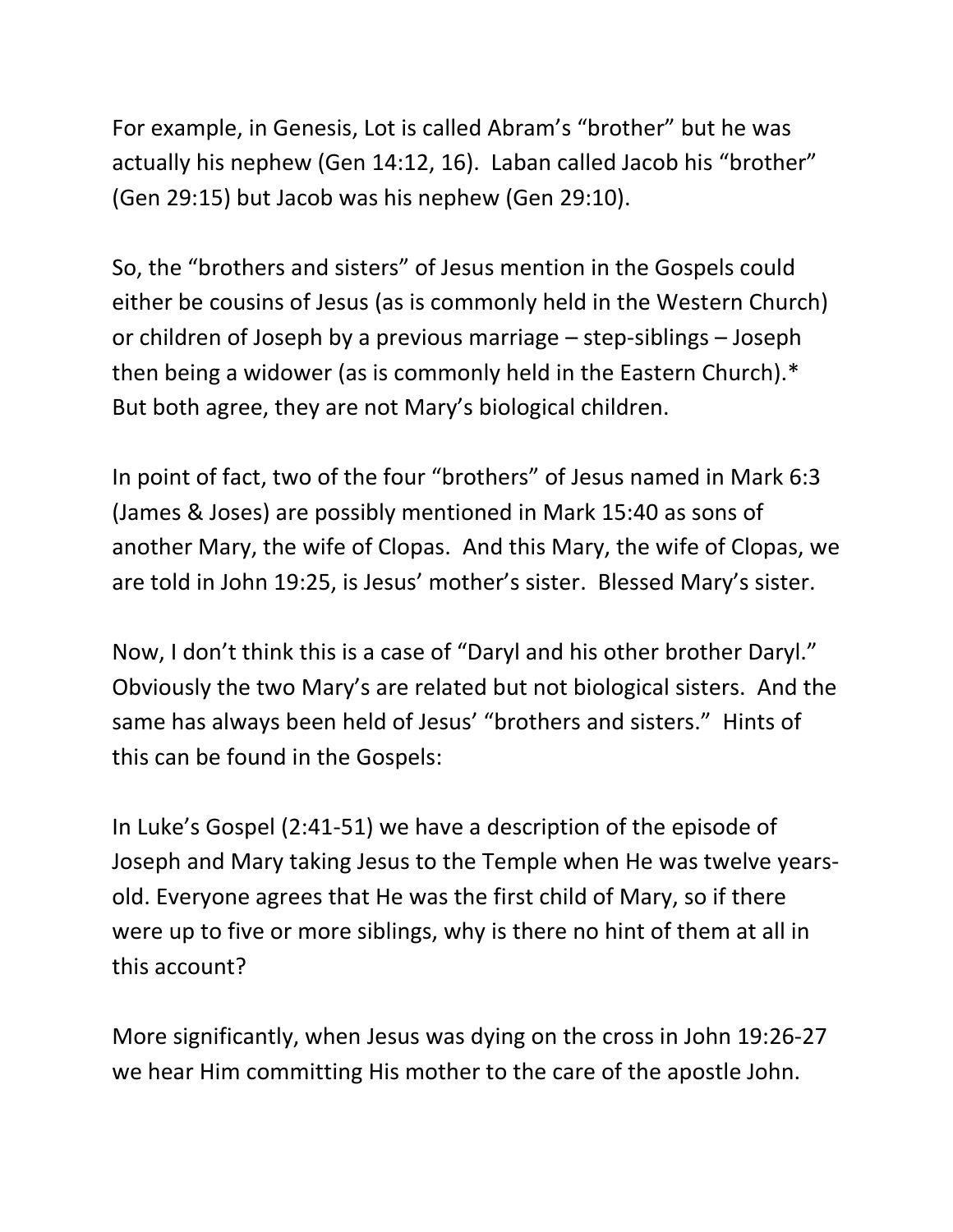Jesus certainly would not have done this if He had biological brothers who would be culture-bound to take care of their mother.

Finally, if Mary had not herself intended to remain a virgin, even after marrying Joseph, then it makes an important text in Luke's Gospel quite problematic. When the angel Gabriel appeared to her and announced she would conceive and bear a son, Mary asks the rather odd question, "*How shall this happen since I know not man*?" (Lk. 1:30-34).

Now we can legitimately assume that Mary was neither slow-witted nor naive. She was betrothed. Under ordinary circumstances their marriage would be consummated and children tend to naturally follow! Mary's question only makes sense if there was some impediment to her ever sexually knowing a man. A personal vow of virginity would be such an impediment.

This would also explain why Mary was not reprimanded for her question while Zechariah had just been punished for his (Lk. 1:18-20). Zechariah questioned how he and his wife could have a son at their advanced age? The Bible had previous examples of God miraculously allowing barren older wives to conceive (e.g., Sarah). Zechariah thus doubted what God had already previously demonstrated.

Mary on the other hand was a virgin. If she was going to remain a virgin then there was no scriptural precedent to fall back on for understanding. So rather than punish her question Gabriel answers it, since her question showed not doubt on her part but confusion.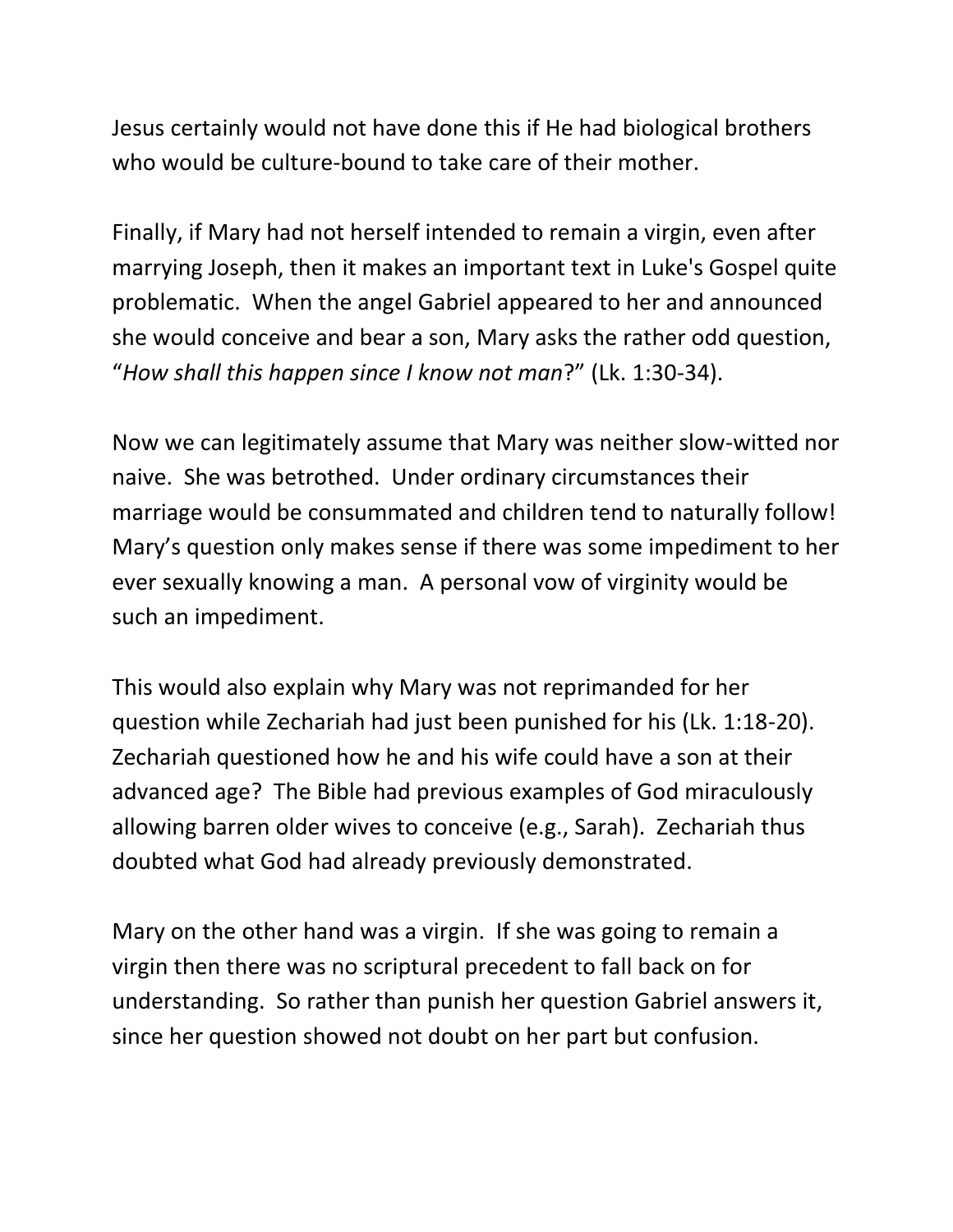Now one might ask, why is the Perpetual Virginity of Mary important? I would answer because of the importance of Mary's unique role in God's plan of salvation. Amongst all the billions of human beings who have ever lived, Mary alone was chosen by God to give the Second Person of the Holy Trinity His humanity; she became the mother of God incarnate.

Using Old Testament prototypes Mary can thus be understood as the personification of the Virgin-Daughter Zion (compare Zeph. 3:14-17 & Lk. 1:28-33) who represents the faithful remnant of Israel in whom God fulfilled all that He had promised. She is the "woman" referred to in Genesis 3:14-15 with whom the serpent is at enmity, and with "her seed." Mary is the Ark of the New Covenant (compare Ex 40:34 & Lk. 1:35; 2 Sam 6:9-15 & Lk. 1:43-44,56-57) containing within her sacred womb not symbols of God's presence – as in the original ark – but the actual presence of God Himself in Jesus Christ.

Mary is the "woman" who stood at the foot of the cross (the tree of life) and was given by Christ to be Mother of all His beloved disciples (Jn. 20:26-27); that is our mother. She is the prototype of the pure and spotless Church, the virgin Bride (see 2 Cor. 11:2, Eph. 5:27, Rev. 19:7), who is washed clean in the Blood of the Lamb.

As the poet William Wordsworth so eloquently put it, Mary is "our tainted nature's solitary boast."